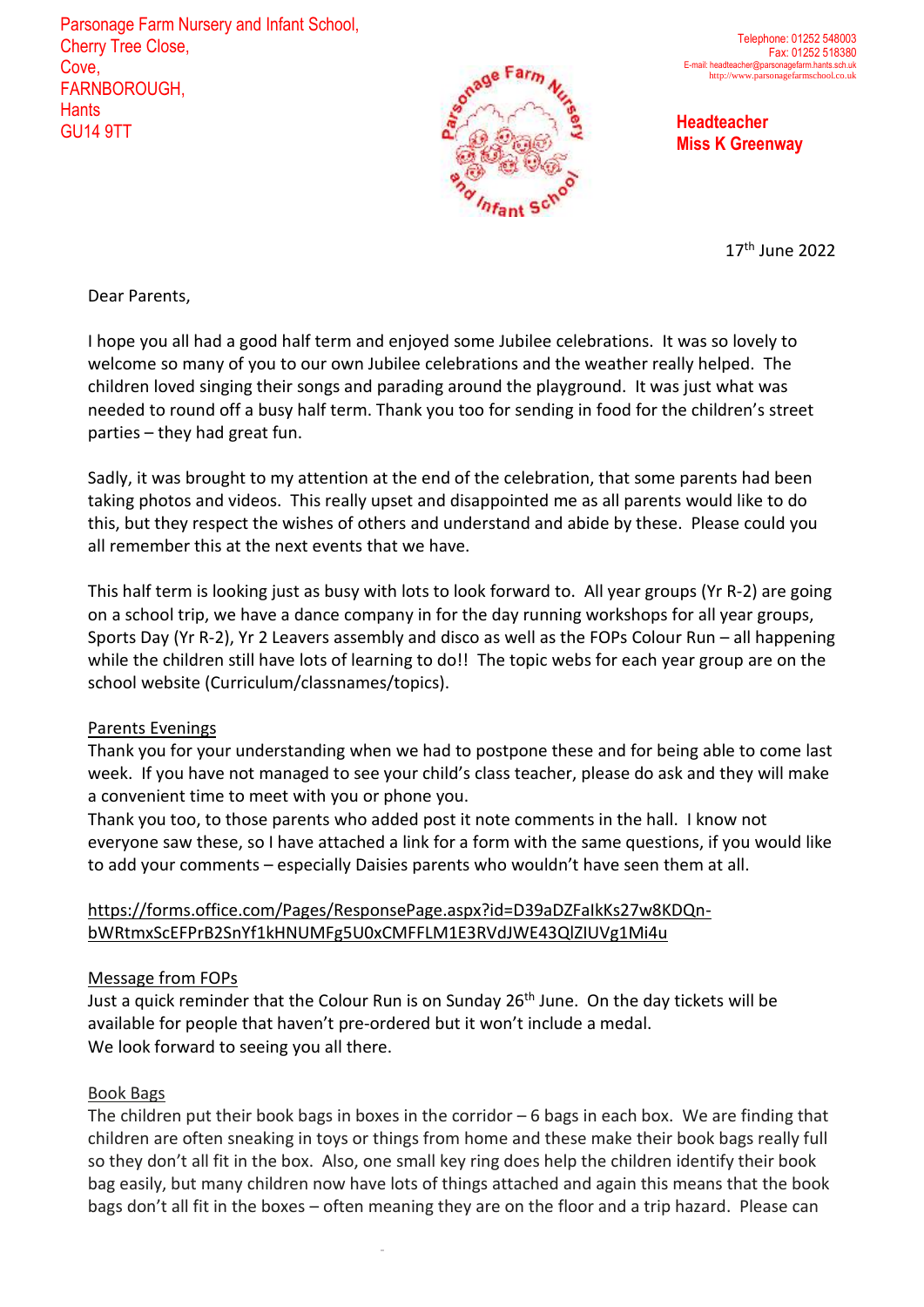you help us by making sure your child only has one key ring if needed and just their reading books and library books in their book bag. Thank you for your help with this.

# Caretaker

Sadly, our caretaker will be leaving us at the end of July so we are currently advertising for this post. The advert is on the school website – please speak to Mrs Roylance in the office if you would like more information. Please also publicise this vacancy to anyone you know who may be interested. Thank you.

#### Reminders

You will have received the Sunny Weather guidelines earlier in the week. Please help us to keep your child safe in the sun by following these guidelines. Thank you.

Please can you remember that if you are using the staff car park before school for breakfast club or after school for pick up from any clubs, the speed limit is **5mph**. We had two near misses last week where parents were driving too fast – there may always be children or adults in the car park.

#### Start of next term

At the start of the Autumn term, we will be having two INSET Days on Thursday  $1<sup>st</sup>$  and Friday  $2<sup>nd</sup>$ September, so school will start on Monday  $5<sup>th</sup>$  September. SCL will be running on Thursday  $1<sup>st</sup>$ September (holiday club hours) and Friday 2<sup>nd</sup> September (INSET Day hours). These sessions will be available on their website to book next week.

#### Year group photographs

Each newsletter will contain a collection of photographs from a different year group, showcasing all the wonderful learning that takes place. This week it is Daisies who are sharing their photographs. You can see these on the last page of the newsletter.

Have a lovely weekend. Please take care and keep safe. Miss Greenway

# **Dates for Diaries**

| Tues 22 <sup>nd</sup> June  | Yr R Trip to Birdworld                                                    |
|-----------------------------|---------------------------------------------------------------------------|
| Sun 26 <sup>th</sup> June   | 11am - 3pm FOPS Colour Run                                                |
| Fri 1 <sup>st</sup> July    | Yr 2 Trip to Hilliers Arboretum                                           |
| Tues 5 <sup>th</sup> July   | Yr 1 Trip to Milestones Museum                                            |
| Fri 8 <sup>th</sup> July    | <b>INSET DAY (SCL running)</b>                                            |
| Fri 15 <sup>th</sup> July   | am Sports Day (Yr R-2)                                                    |
| Tues 19 <sup>th</sup> July  | am Yr 2 Leavers Assembly                                                  |
| Wed 20 <sup>th</sup> July   | Yr 2 Leavers Disco                                                        |
| Thurs 21 <sup>st</sup> July | Last Day of term – Finish at 1.15pm (no afternoon session for<br>Daisies) |
| Thurs 1 <sup>st</sup> Sept  | <b>INSET DAY (SCL running)</b>                                            |
| Fri 2 <sup>nd</sup> Sept    | <b>INSET DAY (SCL running)</b>                                            |